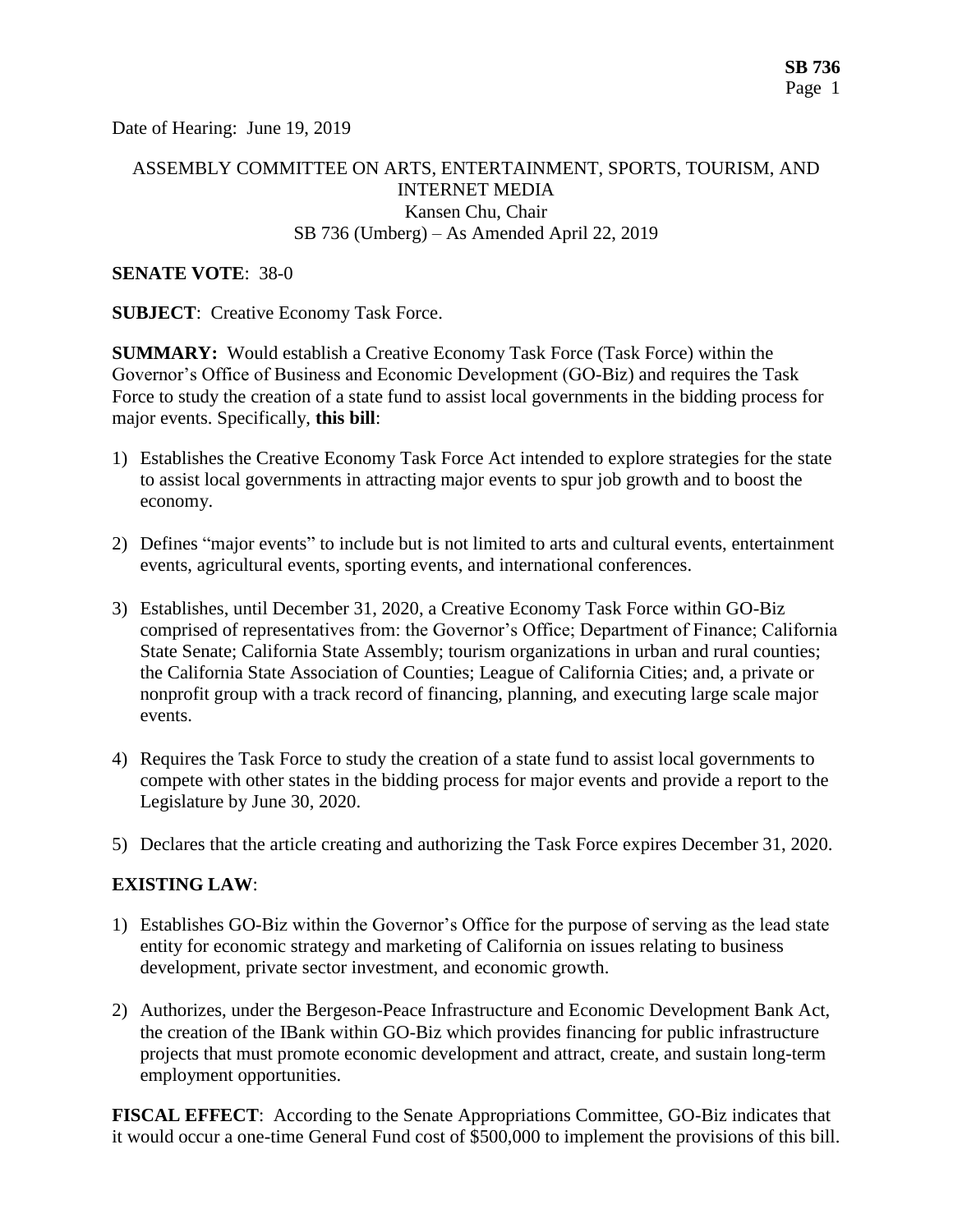# **COMMENTS**:

1) *Author's statement and support*. According to the author, "California currently does not have a program like CEIP in existence. Though the state, as a whole, has regularly expressed its support for the creative arts as an industry through efforts like the California Film Tax Credit. A variety of approaches for attracting significant creative economy events in other regions outside of California have proven to be successful, however. These include a 'major Events Incentive Program' in Louisiana used to secure events such as the Super Bowl, National Championship Games, and an 'Events Trust Fund' in Texas to build for, and support, large scale events."

Many supporters wrote the Committee to communicate their shared belief that, "Creative industries make significant contributions to employment and economic growth in California. Each year, dozens of cultural, sporting, agricultural, and entertainment events attract international attention. Cities and counties compete vigorously to attract these events, which provide an important source of revenue for hotels, restaurants, shopping and transportation, as well as an expansive showcase for the host cities and counties. They foster innovation and encourage spillover effects that create opportunities for other industries by attracting investment, tourism, consumer spending and by generating tax revenue."

Other supporters, such as the San Jose Sports Authority, support the measure based on their belief it will help them maintain economic momentum, saying San Jose has "established itself as a premier destination for the most prestigious amateur and professional sporting events. These events include the Amgen Tour of California, Rock-n-Roll Half Marathon, U.S. Olympic Trials-Gymnastics, U.S. Figure Skating Championships, National Hockey League All-Star Game, NCAA Men's Basketball Championships, Super Bowl 50 and the 2019 College Football Playoff Championship Game. These events have contributed hundreds of millions of dollars to our local economy as well as contributing to our region's workforce." Despite these accomplishments, they assert, "The time is now for California to create a process that fosters growth and encourages creative economy output."

2) *California's Creative Economy is booming*. On May 15, 2019 this Committee along with the Joint Committee on Arts convened a Joint Informational Hearing entitled, "*Riding the Wave of the Creative Economy: Growth, Challenges, and the Arts Education Pipeline."* The hearing featured a presentation of the 2019 Otis Report on the Creative Economy which showed major growth in the overall output for creative industries, arts organizations and professionals in California. The 2019 Otis Report on the Creative Economy is the 11th year of the report, a research project commissioned in 2007 by the Otis College of Art and Design to understand the size, growth and structure of the creative economy in Los Angeles County and later expanded to include all of California.

According to Otis, statewide the creative industries support 2.6 million jobs, \$227.8 billion in labor income and \$604.9 billion in annual output. Of those 2.6 million total jobs, 1 million represent workers directly employed in the creative industries, and the other 1.6 million are jobs indirectly generated by them.

Significant findings in the 2019 Otis Report on the Creative Economy of California include: In total, statewide in California, creative industries were responsible for 15% of total employment overall, in terms of direct and indirect employment. Los Angeles County is the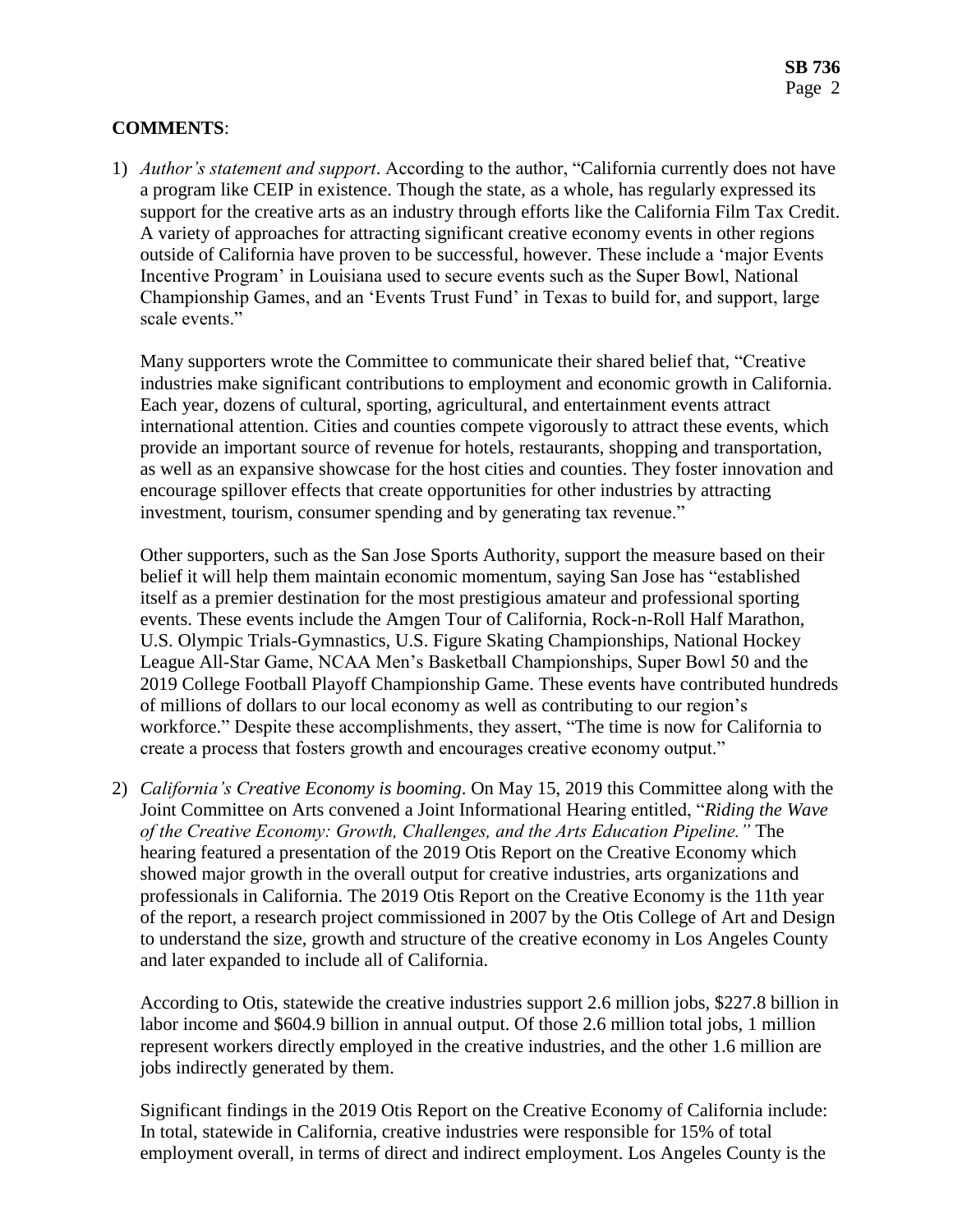largest hub by employment for the creative industries in the U.S., with 10% more creative workers employed in the County than the next largest center for the creative industries in the country, New York City. On average, a creative industry job is higher than the county-wide average. (Creative: \$103,000 versus non-creative average: \$61,000). The Fashion sector in Los Angeles County employs around 24% more workers than its East Coast counterpart in New York City. There has been a very robust increase in employment in the field of Architecture and Related Services & Fine Arts and Performing Arts – increasing by 32%, demonstrating the health of arts and design in Los Angeles as a key growth area in the economy.

Although often used interchangeably, there is a distinction between the creative economy and the creative industries. The creative economy comprises many creative activities whether expressed as art or innovation. The creative industries are defined as those industries "which have their origin in individual creativity, skill, and talent and which have a potential for wealth and jobs creation through the generation and exploitation of intellectual property." The creative economy is largely made up of the creative industries - a designated set of industries that depend upon individual creativity to generate employment and wealth, including the following "super sectors": Architecture and related services, Creative Goods and Products, Entertainment and Digital Media, Fashion, Fine Arts and Performing Arts.

In 2017, there were 1.3 million people employed across the creative industries in California. Since 2010, the state has added more than 200,000 creative industry jobs, a 26 % increase. Additionally, across those five creative sectors there are 103,535 self-employed workers.

3) *State assistance programs potentially available for the Task Force to tap.* Through a variety of programs administered by a number of state agencies, local governments may apply for, and receive financing, loans, grants, or forms of state monies for various projects and purposes. For example:

• Until January 1, 2022, aimed at reducing recidivism, select counties in the state can receive grant funding through the Social Innovation Financing Program, administered by the Board of State and Community Corrections, which allows counties to enter into a "pay for success" contract (a contractual agreement between government, private investors, and service providers where private investors agree to provide financing to service providers to achieve social outcomes, agreed upon in advance, and the government agency agrees to pay a return on the investment if successful programmatic outcomes are achieved by the service provider). Grants are authorized between \$500,000 and \$2 million (up to \$5 million dollars total), upon appropriation of funds by the Legislature to the Recidivism Reduction Fund.

• IBank, California's only general purpose financing authority, has broad powers to issue tax-exempt and taxable revenue bonds, provide financing to public agencies, provide credit enhancements, acquire or lease facilities, and leverage state and federal funds. The Infrastructure State Revolving Fund provides direct low-cost financing to public agencies for a variety of public infrastructure projects; the Revenue Bond Financing Program provides financing for manufacturing companies, public benefit nonprofit organizations, public agencies and other eligible entities and; the California Lending for Energy and Environmental Needs Center provides low-cost financing to eligible state and local governments, public universities, schools, and hospitals for projects with commercially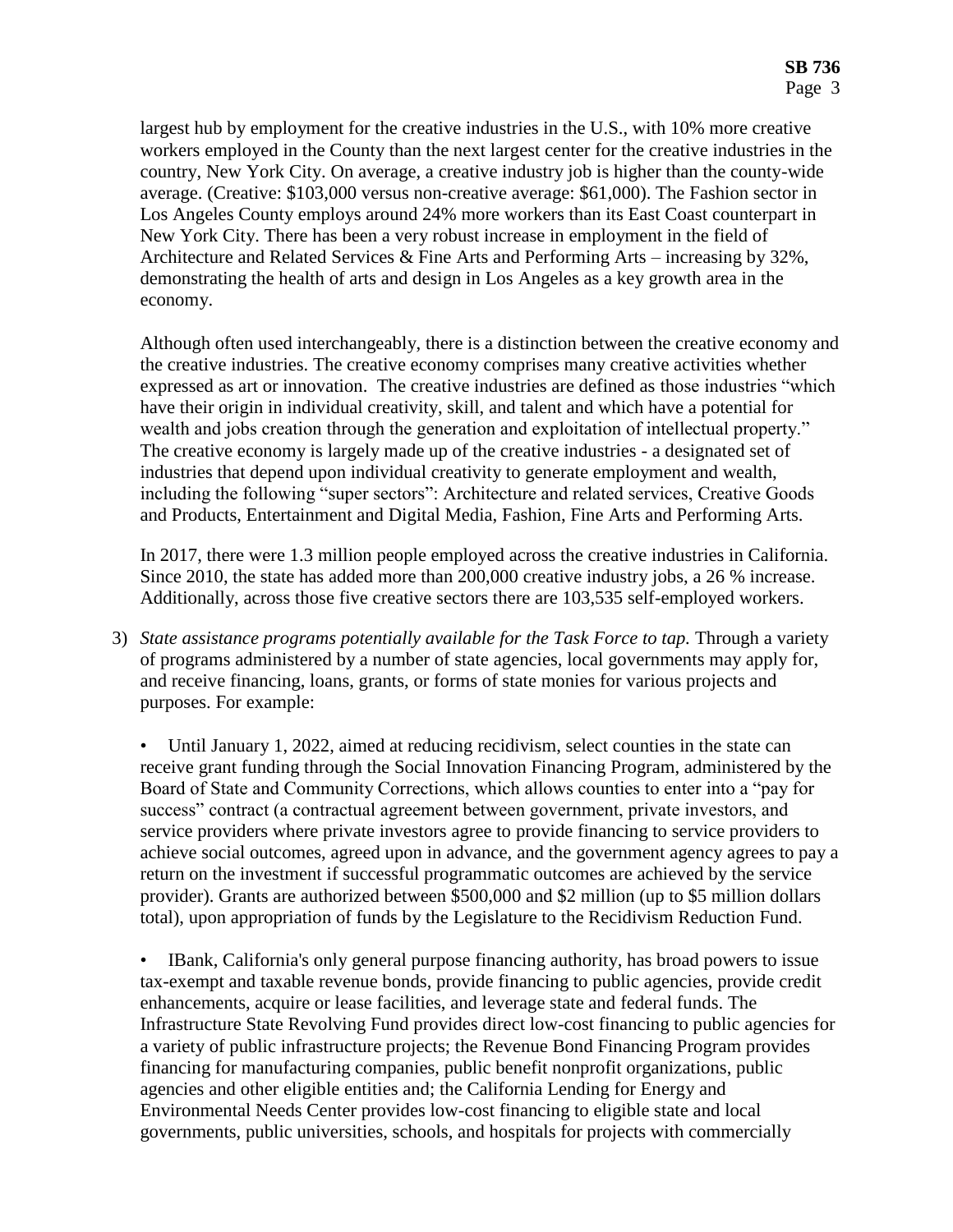proven technologies that are expected to result in carbon reduction or other environmental benefits or other environmental benefits.

- The Energy Conservation Assistance Act, administered by the Energy Commission, provides grants and loans to local governments and public institutions to maximize energy use savings, including, but not limited to, technical assistance, demonstrations, and identification and implementation of cost-effective energy efficiency measures and programs in existing and planned buildings or facilities.
- 4) *Double referral*. Should the bill pass out of this committee it will be re-referred to the Assembly Committee on Jobs, Economic Development, and the Economy.

### **REGISTERED SUPPORT / OPPOSITION**:

#### **Support**

Basecamp Hospitality Cal Poly San Lui Obispo Experience Industry Management California Business Roundtable California Chamber of Commerce California Hotel & Lodging Association California Travel Association Cannery Row Company Certified Folder Display Service, Inc. City of Indian Wells County of Orange Dogtrekker.Com Greater Palm Springs Convention & Visitors Bureau Hilton Anaheim Long Beach Convention & Visitors Bureau Los Angeles County Board of Supervisors Los Angeles Rams Mammoth Lakes Tourism Pier 39 Placer County Visitor's Bureau Rose Bowl Operating Company San Bernadino County - Economic Development Agency San Diego Tourism Authority San Francisco Travel Association San Gabriel Valley Economic Partnership San Jose Arena Management Center San Jose Earthquakes San Jose Sports Authority San Mateo County/Silicon Valley Convention & Visitors Bureau Solvang Conference & Visitor Bureau Starline Tours U.S. Cultural & Heritage Marketing Council Ventura Country Lodging Association Visit Anaheim